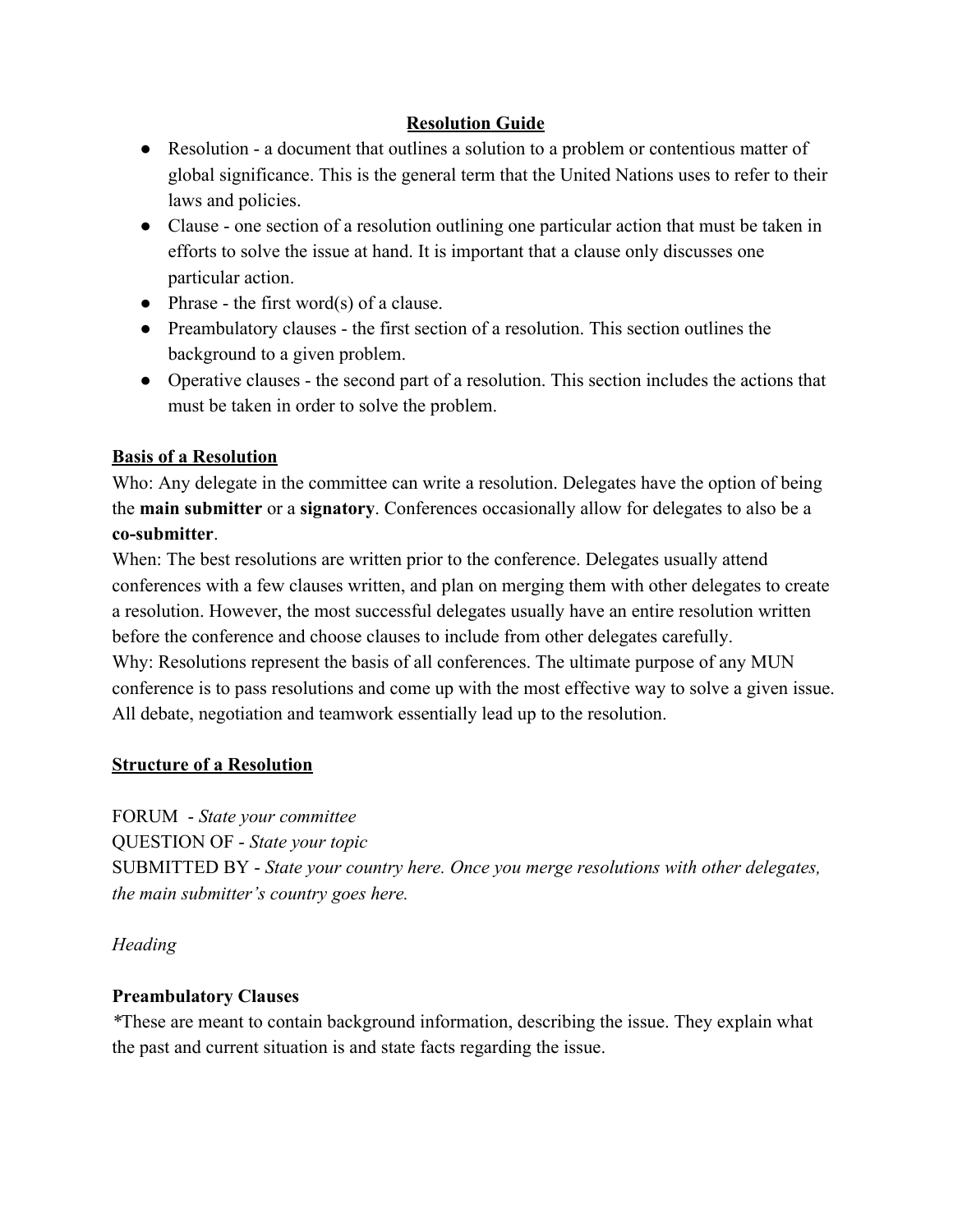### **Operative Clauses**

\*These contain the actual solutions. The Operative clauses are the most essential part of a resolution. Strong Operative clauses lead to more delegates voting in favour of your resolution. The Operative clauses explain what can be done to resolve an issue. Please note that successful and strong operative clauses not only explain what can be done, but give possible sub-clauses on how it could be achieved.

How to format Preambulatory clauses -

*Insert the Preambulatory word in italics -* then continue with your clause - end with a comma,

Examples -

*Alarmed by the fact that maritime piracy costs shipping companies about \$15-16 billion annually in solely the boundaries of the Indian Ocean and other smaller seas of Southern Asia,*

*Recognizes* the efforts of the British, Canadian, Turkish, German, Danish, French, Pakistani, Indian, Iranian, and Russian military who continue to patrol the Indian Ocean and performing anti-piracy training,

How to format Operative Clauses

- 1. Operative clauses are always numbered and indented to the right;
- 2. They end with semi-colons;
	- a. Sub-clauses are formatted by letter,
	- b. They end with commas,
		- i. Sub-sub clauses use roman numerals and also end with a comma,

**Example** -